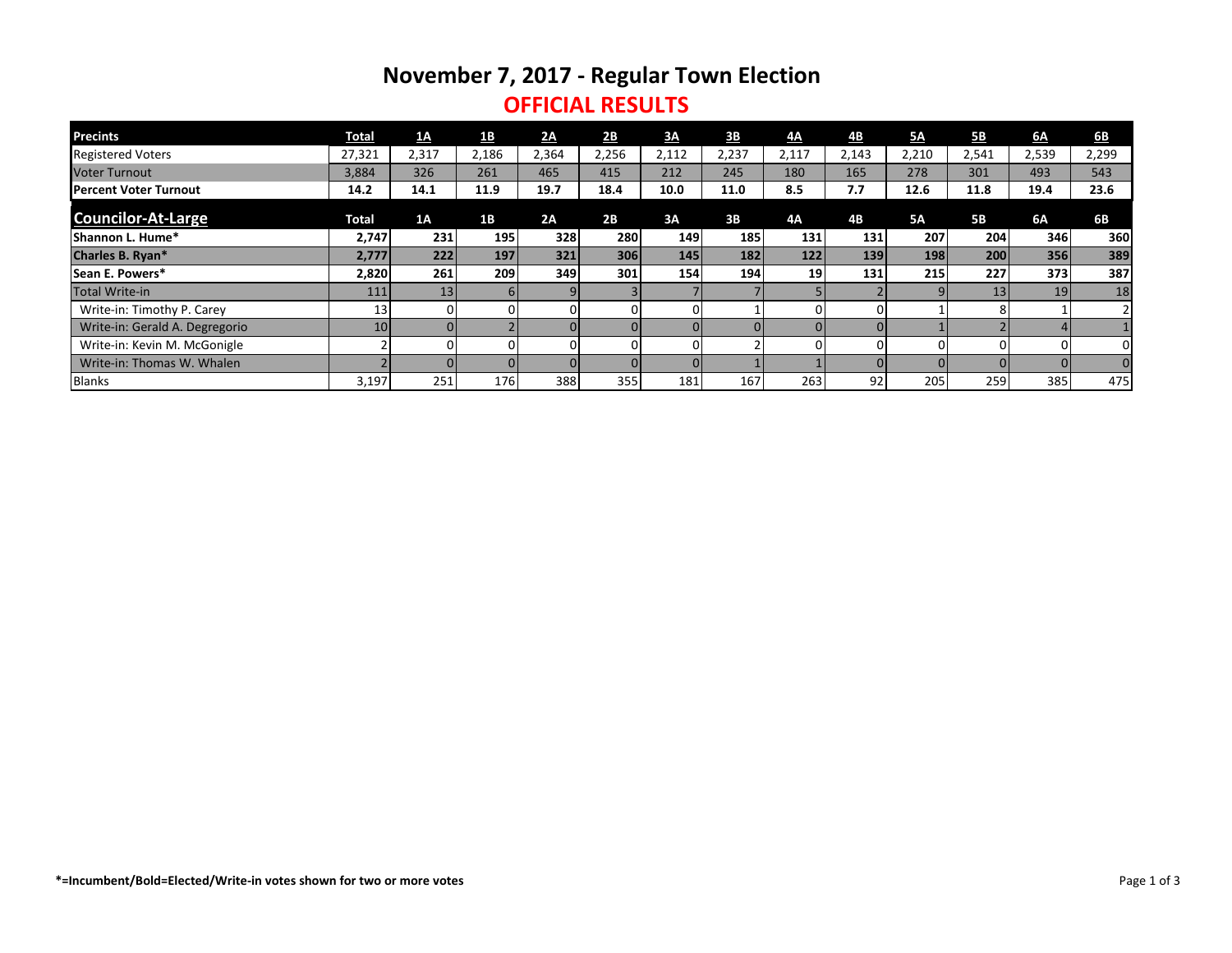## **November 7, 2017 - Regular Town Election**

#### **OFFICIAL RESULTS**

| <b>Precints</b>                   | <b>Total</b>   | <u>1A</u>      | <u>1B</u>      | 2A    | 2B             | 3A    | 3 <b>B</b>     | 4A        | 4B        | <u>5A</u>      | <b>5B</b> | 6A             | 6 <b>B</b>       |
|-----------------------------------|----------------|----------------|----------------|-------|----------------|-------|----------------|-----------|-----------|----------------|-----------|----------------|------------------|
| <b>Registered Voters</b>          | 27,321         | 2,317          | 2,186          | 2,364 | 2,256          | 2,112 | 2,237          | 2,117     | 2,143     | 2,210          | 2,541     | 2,539          | 2,299            |
| <b>Voter Turnout</b>              | 3,884          | 326            | 261            | 465   | 415            | 212   | 245            | 180       | 165       | 278            | 301       | 493            | 543              |
| <b>Percent Voter Turnout</b>      | 14.2           | 14.1           | 11.9           | 19.7  | 18.4           | 10.0  | 11.0           | 8.5       | 7.7       | 12.6           | 11.8      | 19.4           | 23.6             |
| <b>Councilor - District 1</b>     | <b>Total</b>   | 1A             | 1B             | 2A    | 2B             | 3A    | 3B             | <b>4A</b> | 4B        | <b>5A</b>      | <b>5B</b> | 6A             | <b>6B</b>        |
| <b>Charles C. Kokoros*</b>        | 493            | 280            | 213            |       |                |       |                |           |           |                |           |                |                  |
| <b>Total Write-in</b>             | 16             | 9              | $\overline{7}$ |       |                |       |                |           |           |                |           |                |                  |
| Write-in: Richard M. Leccese      | $\overline{2}$ | $\overline{0}$ | $\overline{2}$ |       |                |       |                |           |           |                |           |                |                  |
| <b>Blanks</b>                     | 78             | 37             | 41             |       |                |       |                |           |           |                |           |                |                  |
| <b>Councilor - District 2</b>     | <b>Total</b>   | 1A             | 1B             | 2A    | 2B             | 3A    | 3B             | <b>4A</b> | <b>4B</b> | <b>5A</b>      | <b>5B</b> | 6A             | <b>6B</b>        |
| Michael T. Moran                  | 192            |                |                | 129   | 63             |       |                |           |           |                |           |                |                  |
| Jeffrey Alan Burrell, Jr.         | 230            |                |                | 77    | 153            |       |                |           |           |                |           |                |                  |
| Thomas W. Whalen                  | 432            |                |                | 246   | 186            |       |                |           |           |                |           |                |                  |
| Write-in                          | 3 <sup>1</sup> |                |                |       | $\overline{2}$ |       |                |           |           |                |           |                |                  |
| <b>Blanks</b>                     | 23             |                |                | 12    | 11             |       |                |           |           |                |           |                |                  |
| <b>Councilor - District 3</b>     | <b>Total</b>   | 1A             | 1B             | 2A    | 2B             | 3A    | 3B             | <b>4A</b> | <b>4B</b> | <b>5A</b>      | <b>5B</b> | 6A             | <b>6B</b>        |
| Thomas M. Bowes*                  | 374            |                |                |       |                | 180   | 194            |           |           |                |           |                |                  |
| Write-in                          | 2              |                |                |       |                | 0     | $\overline{2}$ |           |           |                |           |                |                  |
| <b>Blanks</b>                     | 81             |                |                |       |                | 32    | 49             |           |           |                |           |                |                  |
| <b>Councilor - District 4</b>     | <b>Total</b>   | 1A             | 1B             | 2A    | 2B             | 3A    | 3B             | 4A        | 4B        | <b>5A</b>      | <b>5B</b> | 6A             | <b>6B</b>        |
| Stephen C. O'Brien*               | 298            |                |                |       |                |       |                | 146       | 152       |                |           |                |                  |
| Write-in                          |                |                |                |       |                |       |                |           |           |                |           |                |                  |
| <b>Blanks</b>                     | 45             |                |                |       |                |       |                | 33        | 12        |                |           |                |                  |
| <b>Councilor - District 5</b>     | <b>Total</b>   | 1A             | 1B             | 2A    | 2B             | 3A    | 3B             | <b>4A</b> | <b>4B</b> | <b>5A</b>      | <b>5B</b> | 6A             | <b>6B</b>        |
| David M. Ringius, Jr              | 447            |                |                |       |                |       |                |           |           | 223            | 224       |                |                  |
| Write-in                          | 18             |                |                |       |                |       |                |           |           | $\overline{7}$ | 11        |                |                  |
| <b>Blanks</b>                     | 114            |                |                |       |                |       |                |           |           | 48             | 66        |                |                  |
| <b>Councilor - District 6</b>     | <b>Total</b>   | 1A             | 1B             | 2A    | 2B             | 3A    | 3B             | <b>4A</b> | <b>4B</b> | <b>5A</b>      | <b>5B</b> | 6A             | 6 <b>B</b>       |
| Total Write-in                    | 786            |                |                |       |                |       |                |           |           |                |           | 400            | 386              |
| <b>Write-in: Timothy P. Carey</b> | 411            |                |                |       |                |       |                |           |           |                |           | 242            | 169              |
| Write-in: Gerald A. DeGregorio    | 353            |                |                |       |                |       |                |           |           |                |           | 136            | 217              |
| Write-in: Gregory Cahill          | $\overline{2}$ |                |                |       |                |       |                |           |           |                |           | $\overline{2}$ | $\boldsymbol{0}$ |
| Write-in: Paul Dan Clifford       | $\overline{2}$ |                |                |       |                |       |                |           |           |                |           | $\mathbf 2$    | $\mathbf 0$      |
| Write-in: Benjamin Mariante       | $\overline{2}$ |                |                |       |                |       |                |           |           |                |           | $\overline{2}$ | $\mathbf 0$      |
| <b>Blanks</b>                     | 250            |                |                |       |                |       |                |           |           |                |           | 93             | 157              |